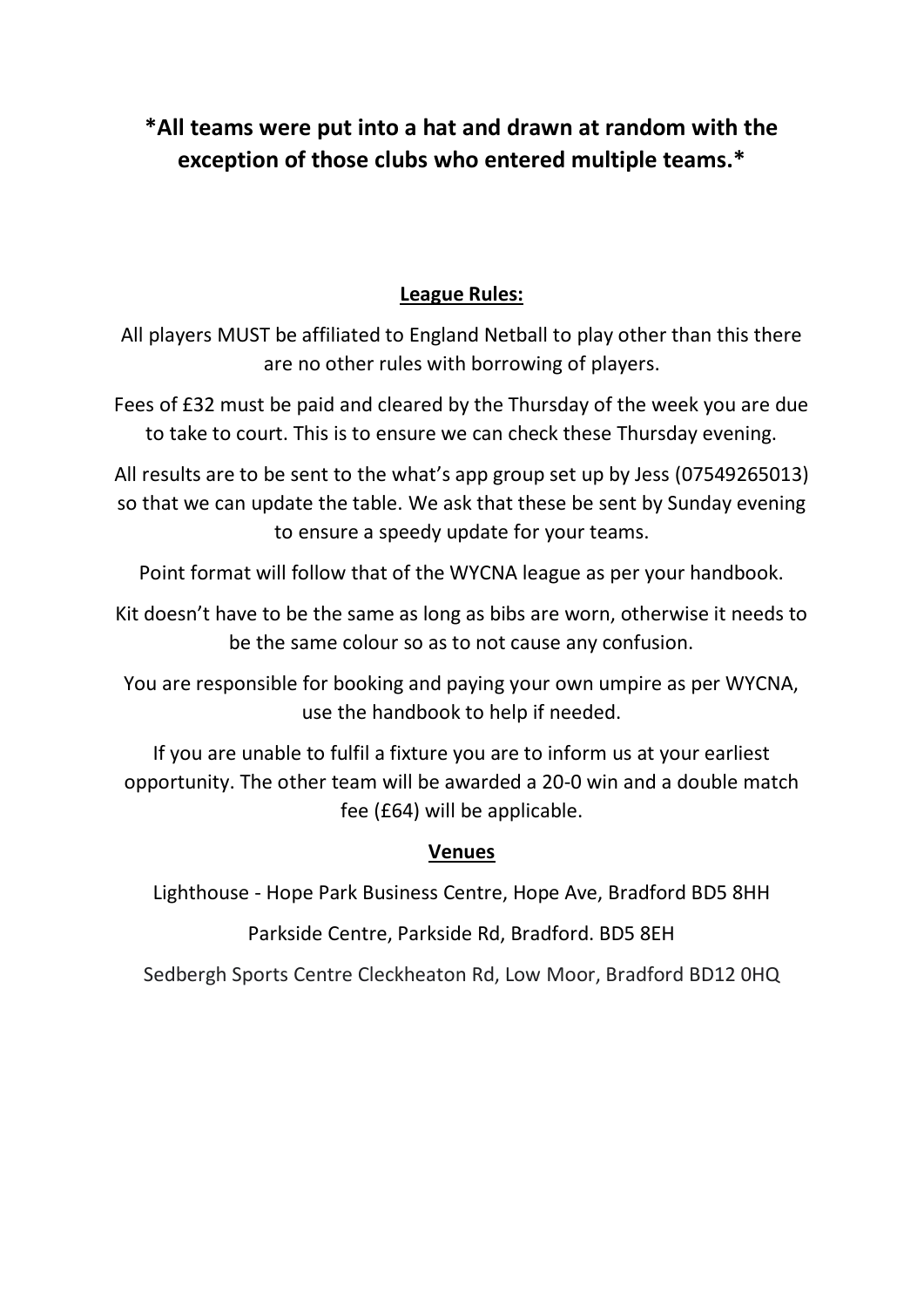| Group 1             | Group 2                      |
|---------------------|------------------------------|
| Leeds Lightning     | Portland                     |
| Yorkshire Brods Red | <b>Fusion 2</b>              |
| Fusion 1            | <b>Yorkshire Brods Black</b> |
| Shipley 1           | <b>Yorkshire Gems</b>        |
| Milford             | <b>Synergy Allstars 2</b>    |
| Farsley             | Shipley 2                    |
| Rothwell            | <b>Shipley 3</b>             |
| Rebels              | <b>Zodiacs</b>               |
| <b>Templars</b>     | <b>Birkenshaw Bells</b>      |
| Mavericks           | Halifax Thunder              |
|                     | <b>Morrisons</b>             |
|                     | <b>All Blacks</b>            |

|       | $14th$ May                  |                          |                             |
|-------|-----------------------------|--------------------------|-----------------------------|
|       | Parkside                    | Sedbergh                 | Lighthouse                  |
| 9.00  | Leeds Lightning v Rothwell  | Halifax v Yorkshire Gems | Mavericks v Rebels          |
| 10.15 | <b>Fusion 2 v Morrisons</b> | Shipley 1 v Milford      | Zodiacs v All Blacks        |
| 11.30 | Yorkshire Brods Red v       | Shipley 2 v Synergy      | Portland v Birkenshaw Bells |
|       | <b>Templars</b>             |                          |                             |
| 12.45 | Shipley 3 v Yorkshire Brods | Fusion 1 v Farsley       |                             |
|       | <b>Black</b>                |                          |                             |

|                                    | $21st$ May                  |                             |                                 |
|------------------------------------|-----------------------------|-----------------------------|---------------------------------|
| Sedbergh<br>Parkside<br>Lighthouse |                             |                             |                                 |
| 9.00                               | Fusion 1 v Yorkshire Brods  | Synergy v Halifax           | Templars v Shipley 1            |
|                                    | Red                         |                             |                                 |
| 10.15                              | Rebels v Rothwell           | Farsley v Mavericks         | Yorkshire Brods Black v Zodiacs |
| 11.30                              | All Blacks v Yorkshire Gems | Milford v Leeds Lightning   | Portland v Shipley 3            |
| 12.45                              | Morrisons v Shipley 2       | Birkenshaw Bells v Fusion 2 |                                 |

|       | 11th June                    |                           |                                  |
|-------|------------------------------|---------------------------|----------------------------------|
|       | Parkside                     | Sedbergh                  | Lighthouse                       |
| 9.00  | Shipley 2 v Birkenshaw Bells | Rothwell v Farsley        | Yorkshire Gems v Yorkshire Brods |
|       |                              |                           | <b>Black</b>                     |
| 10.15 | Shipley 1 v Fusion 1         | Synergy v Morrisons       | Mavericks v Yorkshire Brods Red  |
| 11.30 | Fusion 2 v Shipley 3         | <b>Zodiacs v Portland</b> | All Blacks v Halifax             |
| 12.45 | Milford v Templars           | Leeds Lightning v Rebels  |                                  |

|       | $25th$ June                                                    |                                                                    |                       |
|-------|----------------------------------------------------------------|--------------------------------------------------------------------|-----------------------|
|       | Parkside                                                       | Sedbergh                                                           | Lighthouse            |
| 9.00  | Fusion 1 v Milford                                             | Birkenshaw Bells v Synergy<br>Shipley 2 v Shipley 3                |                       |
| 10.15 | Fusion 2 v Zodiacs                                             | Templars v Leeds Lightning                                         | Mavericks v Shipley 1 |
| 11.30 | Farsley v Rebels                                               | Yorkshire Brods Black v All<br>Morisons y Halifax<br><b>Blacks</b> |                       |
| 12.45 | Yorkshire Brods Red v<br>Portland v Yorkshire Gems<br>Rothwell |                                                                    |                       |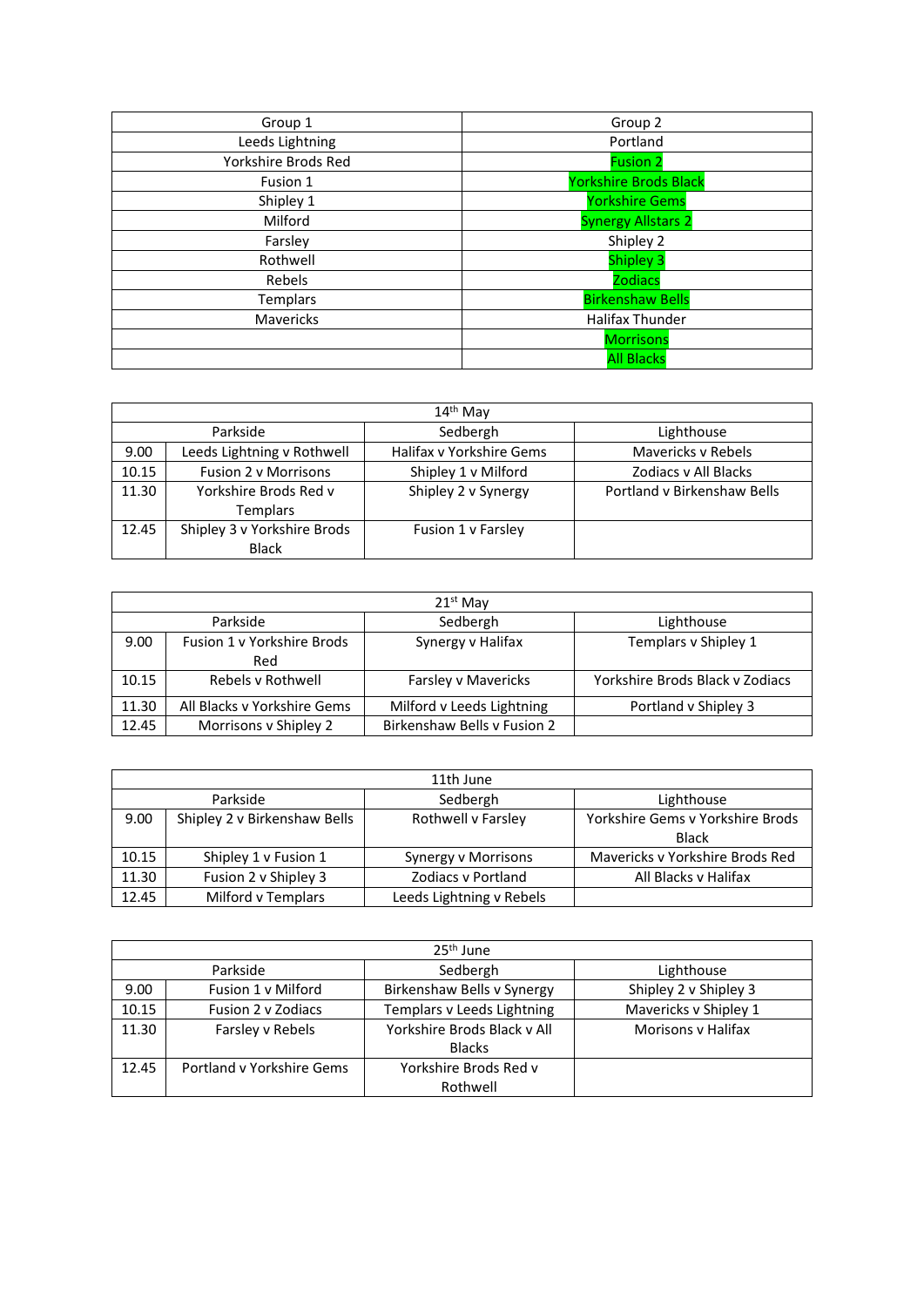|       | $2nd$ July                |                           |                      |
|-------|---------------------------|---------------------------|----------------------|
|       | Parkside                  | Sedbergh                  | Lighthouse           |
| 9.00  | Mavericks v Milford       | Leeds Lightning v Farsley | Templars v Fusion 1  |
| 10.15 | Morrisons v Birkenshaw    | Synergy v Shipley 3       | Rothwell v Shipley 1 |
|       | <b>Bells</b>              |                           |                      |
| 11.30 | Halifax v Yorkshire Brods | Yorkshire Gems v Fusion 2 | Shipley 2 v Zodiacs  |
|       | <b>Black</b>              |                           |                      |
| 12.45 | Rebels v Yorkshire Brods  | All Blacks v Portland     |                      |
|       | Red                       |                           |                      |

|                                                                              | 9 <sup>th</sup> July       |                                                          |                   |
|------------------------------------------------------------------------------|----------------------------|----------------------------------------------------------|-------------------|
|                                                                              | Parkside                   | Sedbergh                                                 | Lighthouse        |
| 9.00                                                                         | Shipley 1 v Rebels         | Shipley 2 v Yorkshire Gems<br>Fusion 1 v Leeds Lightning |                   |
| Portland v Yorkshire Brods<br>10.15<br>Shipley 3 v Morrisons<br><b>Black</b> |                            | Rothwell v Milford                                       |                   |
| 11.30                                                                        | Birkenshaw Bells v Halifax | Yorkshire Brods Red v Farsley                            | Synergy v Zodiacs |
| 12.45                                                                        | Mavericks v Templars       | Fusion 2 v All Blacks                                    |                   |

|       | $16th$ July                                                                    |                                               |                              |
|-------|--------------------------------------------------------------------------------|-----------------------------------------------|------------------------------|
|       | Sedbergh<br>Parkside<br>Lighthouse                                             |                                               |                              |
| 9.00  | <b>Morrisons y Zodiacs</b>                                                     | All Blacks v Shipley 2<br>Farsley v Shipley 1 |                              |
| 10.15 | Halifax y Portland                                                             | Yorkshire Brods Black v Fusion                | Shipley 3 v Birkenshaw Bells |
|       |                                                                                |                                               |                              |
| 11.30 | Leeds Lightning v Yorkshire<br>Templars v Rothwell<br>Synergy v Yorkshire Gems |                                               |                              |
|       |                                                                                | <b>Brods Red</b>                              |                              |
| 12.45 | Rebels v Milford                                                               | <b>Fusion 1 v Mavericks</b>                   |                              |

|                                                                                               | $23rd$ July                 |                                   |                            |
|-----------------------------------------------------------------------------------------------|-----------------------------|-----------------------------------|----------------------------|
| Sedbergh<br>Parkside                                                                          |                             | Lighthouse                        |                            |
| Leeds Lightning v Mavericks<br>Milford v Farsley<br><b>Yorkshire Gems v Morrisons</b><br>9.00 |                             |                                   |                            |
| 10.15                                                                                         | Shipley 1 v Yorkshire Brods | Synergy v All Blacks              | Zodiacs v Birkenshaw Bells |
| Red                                                                                           |                             |                                   |                            |
| Shipley 3 v Halifax<br>11.30<br>Fusion 2 v Portland                                           |                             | Shipley 2 v Yorkshire Brods Black |                            |
| 12.45                                                                                         | Rebels v Templars           | Rothwell v Fusion 1               |                            |

|                                                            | $30th$ July                  |                                                     |                    |
|------------------------------------------------------------|------------------------------|-----------------------------------------------------|--------------------|
| Sedbergh<br>Parkside<br>Sedbergh 2                         |                              |                                                     |                    |
| 9.00                                                       | Shipley 3 v Zodiacs          | Halifax v Fusion 2<br><b>Morrisons v All Blacks</b> |                    |
| 10.15<br>Mavericks v Rothwell<br>Synergy v Yorkshire Brods |                              | Yorkshire Brods v Milford                           |                    |
|                                                            |                              | <b>Black</b>                                        |                    |
| 11.30                                                      | Portland v Shipley 2         | Fusion 1 v Rebels                                   | Farsley v Templars |
| 12.45                                                      | Birkenshaw Bells v Yorkshire | Leeds Lightning v Shipley 1                         |                    |
|                                                            | Gems                         |                                                     |                    |

|       | 6 <sup>th</sup> August        |                                   |  |
|-------|-------------------------------|-----------------------------------|--|
|       | Sedbergh 1                    | Sedbergh 2                        |  |
| 9.00  | Zodiacs y Halifax Thunder     | Yorkshire Gems v Shipley 3        |  |
| 10.15 | Shipley 2 v Fusion 2          | Synergy v Portland                |  |
| 11.30 | All Blacks v Birkenshaw Bells | Morrisons v Yorkshire Brods Black |  |
| 12.45 |                               |                                   |  |